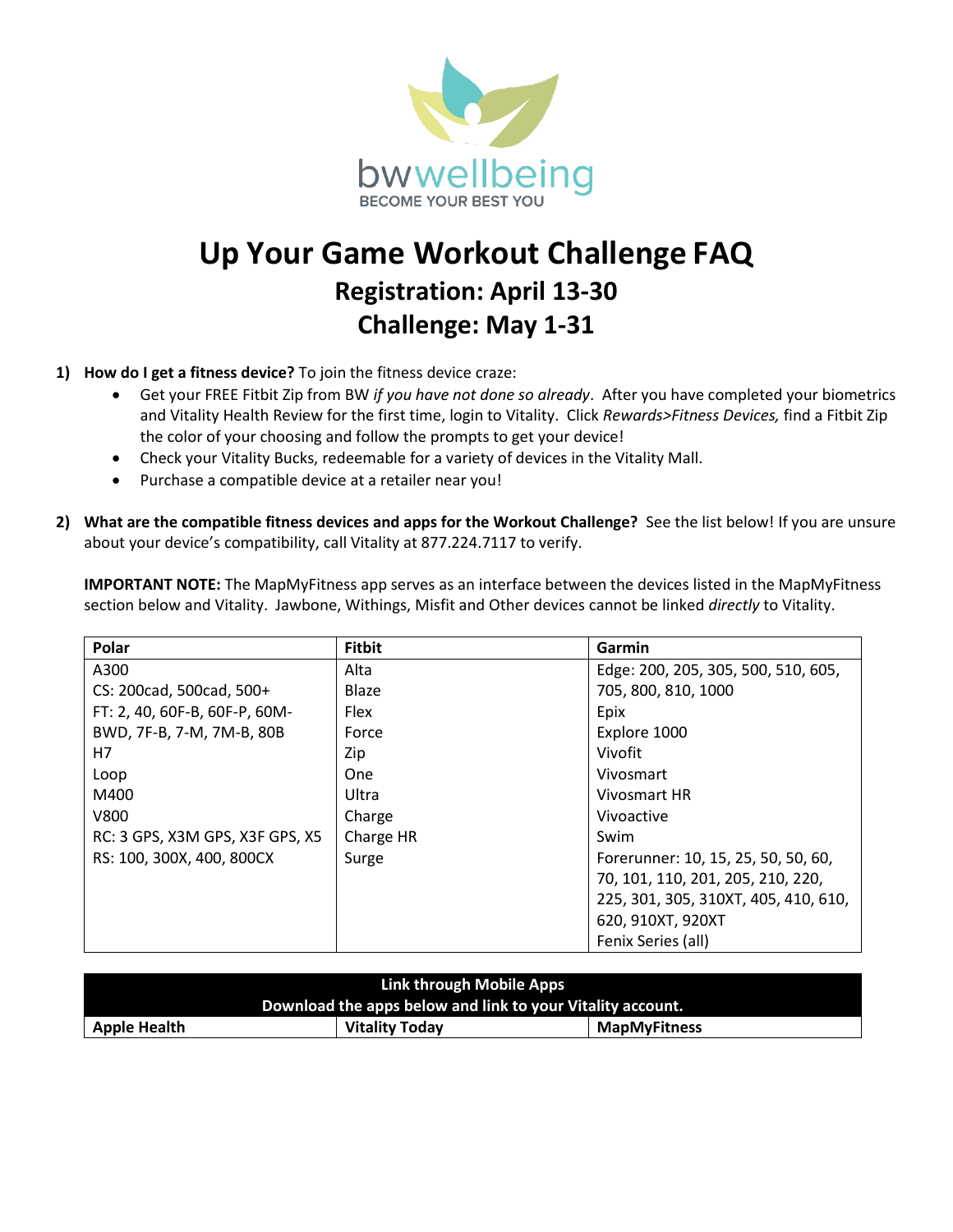| Link through MapMyFitness App                                                            |                     |        |  |  |
|------------------------------------------------------------------------------------------|---------------------|--------|--|--|
| Download the MapMyFitness App, link the app to Vitality, and link your device to the app |                     |        |  |  |
| Jawbone                                                                                  | <b>Withings</b>     | Misfit |  |  |
| Up                                                                                       | Pulse               | Shine  |  |  |
| Up24                                                                                     | Activite            | Flash  |  |  |
| Up3                                                                                      | <b>Activite Pop</b> |        |  |  |
| UpMove                                                                                   |                     |        |  |  |

- **3) How do I link my fitness device to my Vitality account so that my workouts count toward the Challenge?** Log in to Vitality and click on *Devices* from the *Manage Your Links* box on your homepage. Click on your fitness device for more information and follow the instructions!
- **4) I use multiple different fitness devices. If I accumulate workouts on multiple devices in a day, will Vitality add all of them together?** Vitality's current system cannot apply multiple devices to a step total. The system records from the device that accumulates the greatest number of steps.
- **5) Do I have to have a fitness device to participate in this Challenge?** No! If you do not have a fitness device, you can earn workouts by checking in on the Vitality Today App to your local gym and working out for at least 30 minutes, or signing in to your BW on-site fitness center (where available) and working out for at least 30 minutes.
- **6) What is the Vitality Today App and how do I get it?** Vitality Today is Vitality's smartphone app, which allows you to check in to local gyms, complete your VHR, and complete your weekly goal check-ins from your mobile device. Visit your smartphone's app store, download the FREE Vitality Today App, and login using your Vitality account credentials.
- **7) How do I check in to a gym on the Vitality Today App?** Login to the app using your Vitality account credentials and check in to your gym by clicking *Gym Visits* on the bottom navigation bar. Find and click on your gym from the list of gyms that Vitality recognizes in the area and work out for at least 30 minutes to have your workout added!
- **8) What if I don't see my local gym on the Vitality Today App?** If you are at your gym and you still do not see it on Vitality's list, call Vitality Customer Care with your gym's name, location and phone number to have it added to the app!
- **9) Why can I only earn 1 workout/day?** Just like when you earn Vitality points for working out, Vitality records only the source with the highest activity level each day. For example, if you take 15,000 steps *and* check in to your local gym on the same day during the challenge, you will earn 15 Vitality points (for the steps – higher than 10 points for 15,000 steps) and 1 workout for the Workout Challenge.
- **10) If I earn my first workout by checking in to my gym, do I have to earn the rest of my workouts for the challenge this way in order for them to count?** No! You can switch between the approved workouts as often as you like throughout the challenge.
- **11) How often will Vitality sync my workouts with the Challenge Leaderboard?** Based on the workout source, the time that your workout appears on the Leaderboard may vary.
	- If your workout is being reported from the Vitality Today App check-in, your workouts will appear within the next few hours on the Leaderboard.
	- If your workout is being reported from your daily step count on a fitness device *and you have synced your device with your device provider,* your workout will be uploaded that night at 10 PM Central to display within the next 24 hours on the Leaderboard.
- **12) Are spouses eligible to participate in the Workout Challenge?** YES! We are very excited to have spouses join in the fun! Spouses can register through their Vitality account and join the team of their choosing!